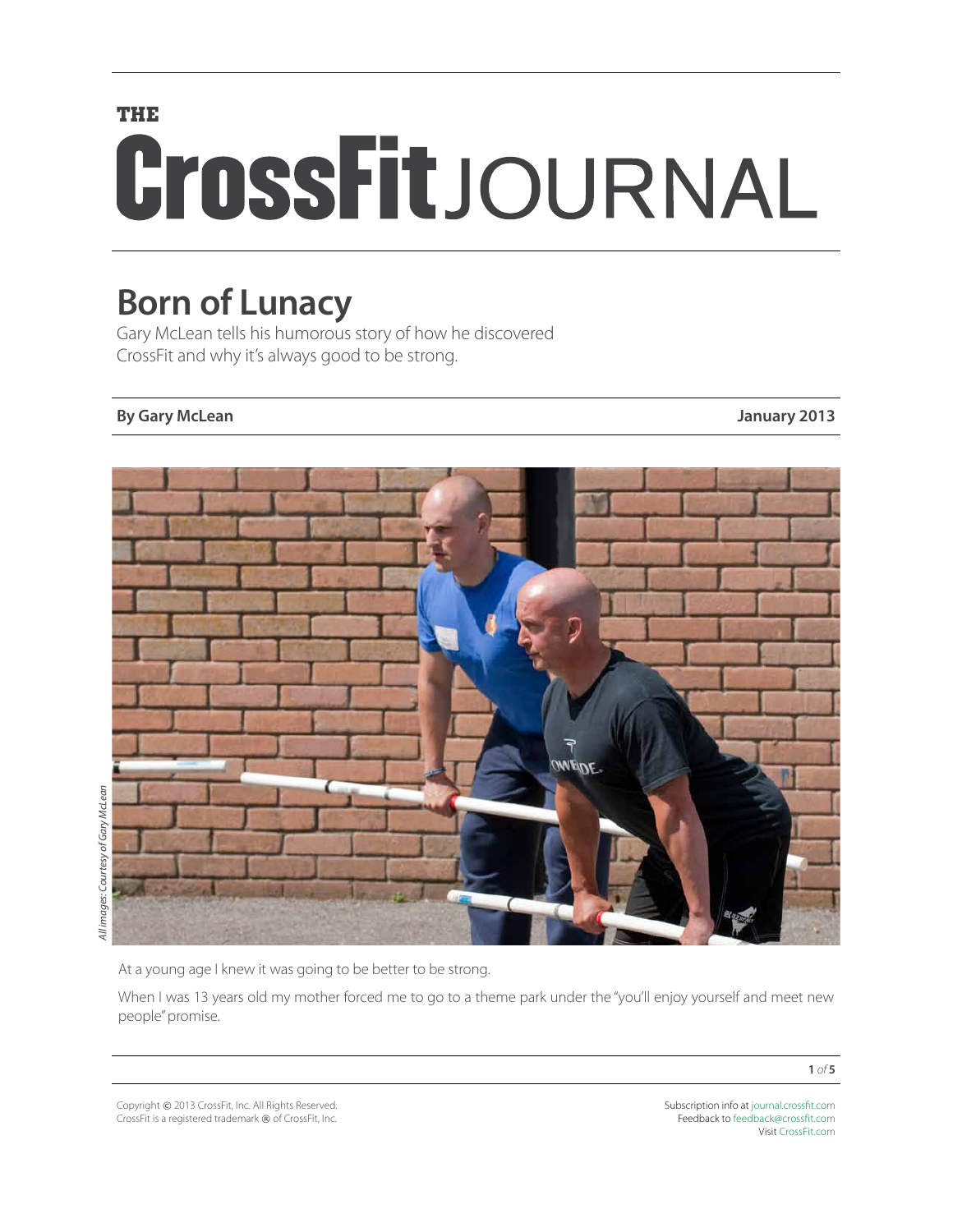

*It's hard not to PR with blue gorillas cheering you on.* 

It was lunchtime in a large open-air picnic area where there were more people than blades of grass. A number of disabled visitors were there that day, and I distinctly remember a very affectionate Down-syndrome child attempting to hug everyone he could reach as I dodged him on the way into the bathroom.

At the urinal trough with my pants undone and in mid-unstoppable flow, I heard the words that still give me chills today: "Huggy, huggy!" The overly affectionate Down-syndrome boy grabbed me in a bear hug from behind and swung me away from the urinal with my hands stuck down on my sides and my dignity on show for all to see.

After being paraded around the picnic area for what seemed like forever, I sat eating my sandwiches with everyone snickering, and I knew my life was going to be better if I was stronger.

The last comment I remember from that day was from my mother, who said, "At least he was a nice boy showing you around."

Yup, stronger was going to be better.

#### **Training With the Lunatics**

Years of training in front of a mirror with the incomparable belief that anyone can be the same size as Arnold with the right genetics, dedication, diet and supplements was brought to a crushing end when the realization that chemists had a big part to play in bodybuilding hit me square in the eye.

Left in the wilderness of training, caught between some weights, some cardio and just moving without purpose, I picked up training with my step-brother and his band of lunatics. These lunatics talked of Thomas Inch dumbbells, kettlebells, bear crawls and grip strength. My first invite: "Meet us in my garage and have a crueller!"

Copyright © 2013 CrossFit, Inc. All Rights Reserved. CrossFit is a registered trademark ® of CrossFit, Inc.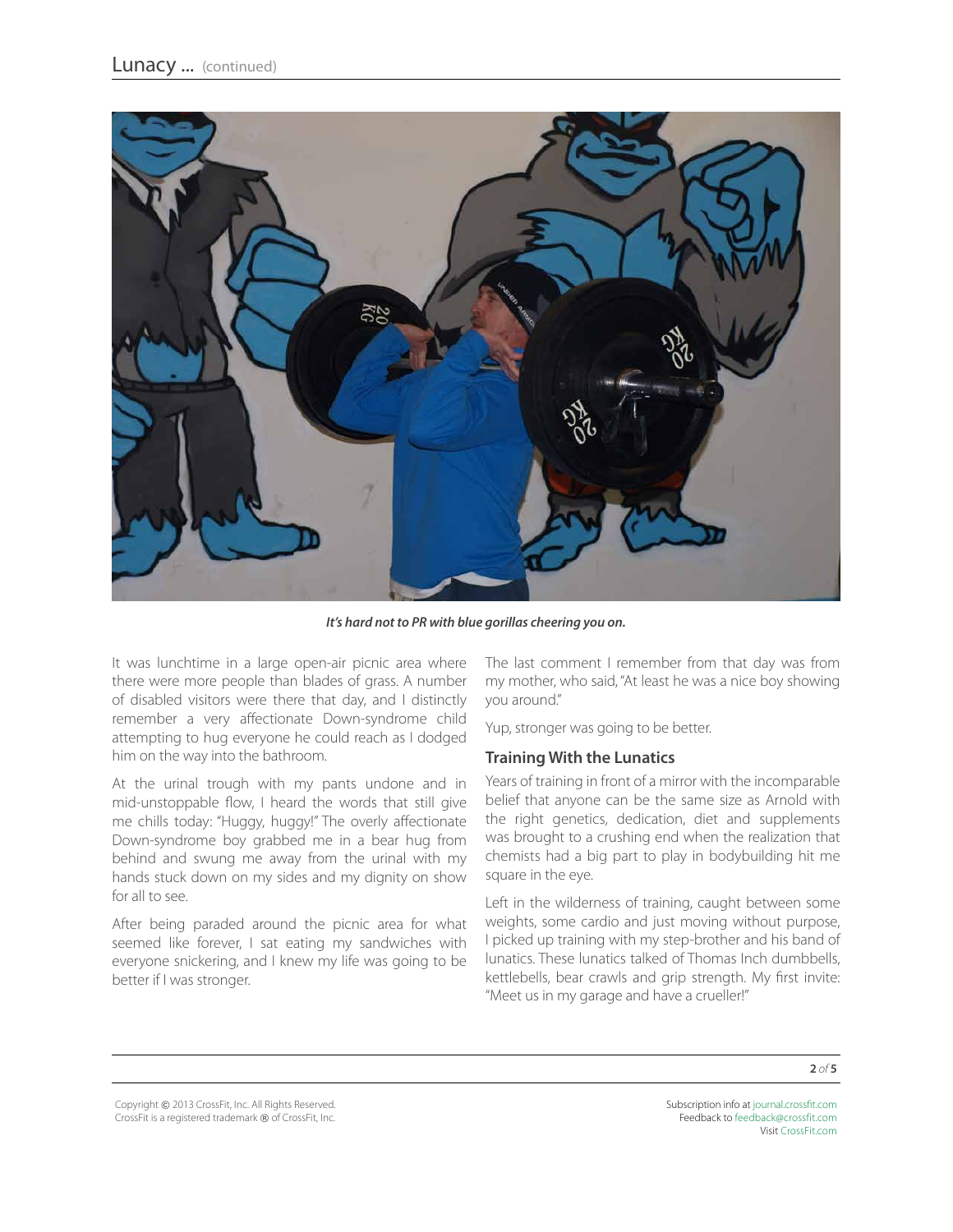Flashback: I'm into my third one-minute station, which is jumping in the air with a 10-kg medicine ball, and I'm panicking big time that these strangers and my stepbrother are just about to see me hurl all over the garage floor. OK, it's not a "huggy moment," but it could end badly.

# Someone has planned this and knows why the pain feels so good.

The lunatics are all martial artists and training for functional fitness with high intensity, and the endorphins following are high! This shit is off the chain and I am hooked.

I stand in the shower following my first functional fitness workout with soap replacing skin that the kettlebell stole from my hands and start shaking like a shitting dog and wonder, "Why the hell do I love this feeling?"

How do I contribute to this group of mindless pain freaks? How do I keep up with them? Why do they all run up and down sand dunes and swing kettlebells and don't have any desire to take a mirror out with us? I needed to do research because I was onto something.

After watching hours of MMA circuits, Mountain Athlete clips and high-impact interval training on YouTube, this woman appears on the screen, standing in a parking lot with a barbell and a rack. The amount of bumper plates on the bar suggest a back-squat-in-a-parking-lot scene is about to start, and I'm just about to click on the next clip when this woman push-presses the bar and starts to overhead squat it! Lord, help me—this woman is possessed by the devil. And just as I'm getting to grips with this high-intensity training, this shit happens!

Nicole Carroll and her clips of amazing physical feats and cerebral conversations in front of a whiteboard straighten me out. There is a grand plan out there and not just sand dunes and tire flips. Someone has planned this and knows why the pain feels so good.



*McLean thinking about ways to get stronger.*

Copyright © 2013 CrossFit, Inc. All Rights Reserved. CrossFit is a registered trademark ® of CrossFit, Inc.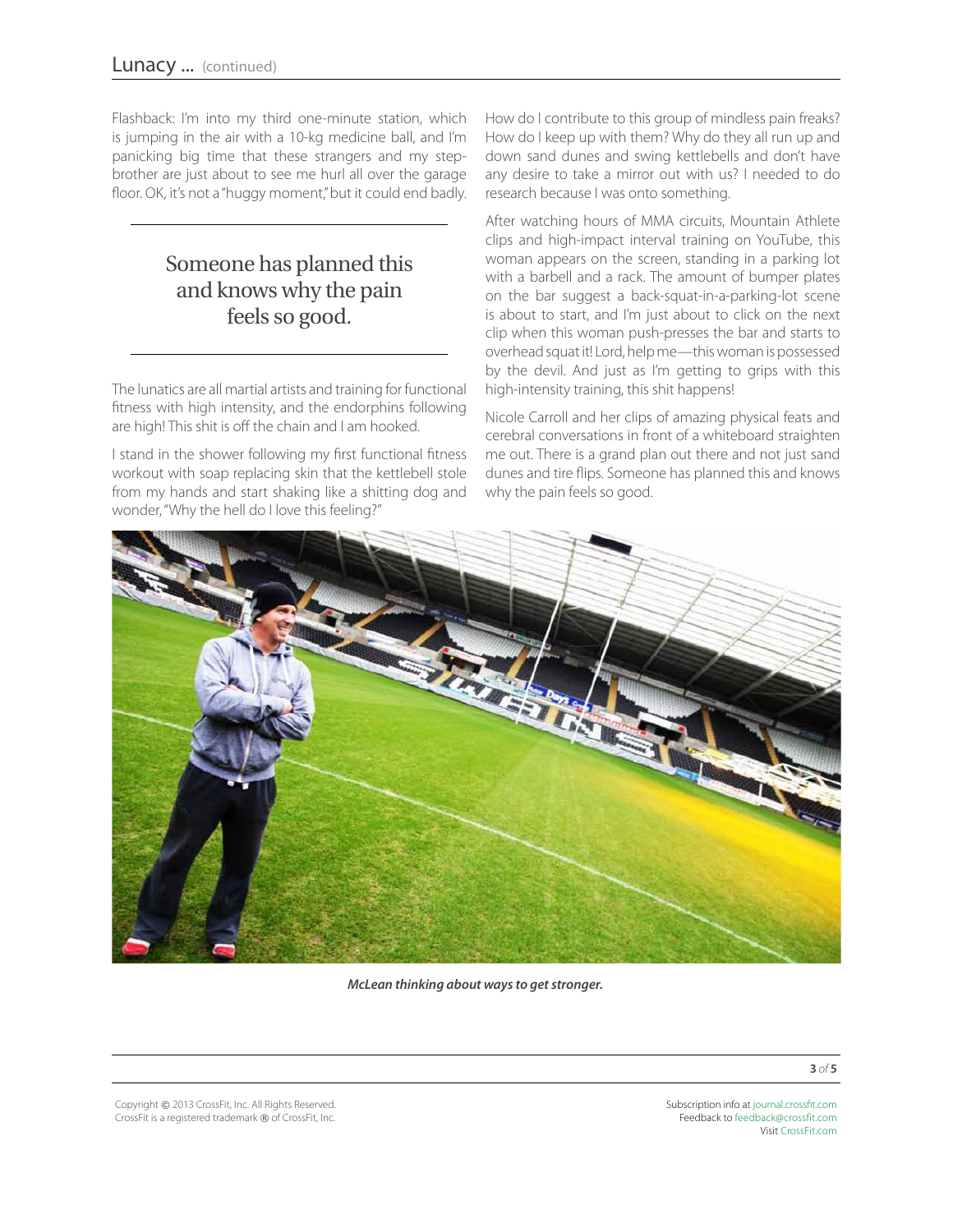

*Inside CrossFit 365—the epicenter of strength.* 

#### **To London**

Almost seconds later, I'm preaching to the group of unconverted lunatics about WODs and recording our progress to understand if we are actually getting fitter. "Measurable, observable and repeatable" just rings my bell.

## These WODs had put my friend—who thrived on his own fitness—on his arse and had shaken his world.

Those lunatics are still on the sand dunes and absolutely smashing their bodies to within an inch of death every day and loving life. Good luck, guys. I love you for the intro to pain and the true meaning of a workout, but there's a higher calling for me.

So I invited the one I deemed to be the traditionally fittest person I knew around for a WOD at my garage. The person I selected coaches a rugby team and had a long history of training with some seriously switched-on coaches, and my thought process was to test my own abilities to see if these WODs I'd been doing for some nine months made any difference.

Twelve minutes later, Helen was done and [CrossFit 365](http://crossfit365.co.uk/) was born! These WODs had put my friend—who thrived on his own fitness—on his arse and shaken his world.

Before I break for completion of the first chapter of my story, I want to share an excerpt of the next with a story from my trip to London to take the Level 1 Trainer Course. While I was waiting to go through to the restaurant for breakfast, I had a quick nose to see if anyone else looked like he or she might be at my seminar to save me going to CrossFit Central London on my own. I saw Tomas in a matching shell suit like a giant baby romper, which said to me "European." I was right: He was from Denmark.

Copyright © 2013 CrossFit, Inc. All Rights Reserved. CrossFit is a registered trademark ® of CrossFit, Inc.